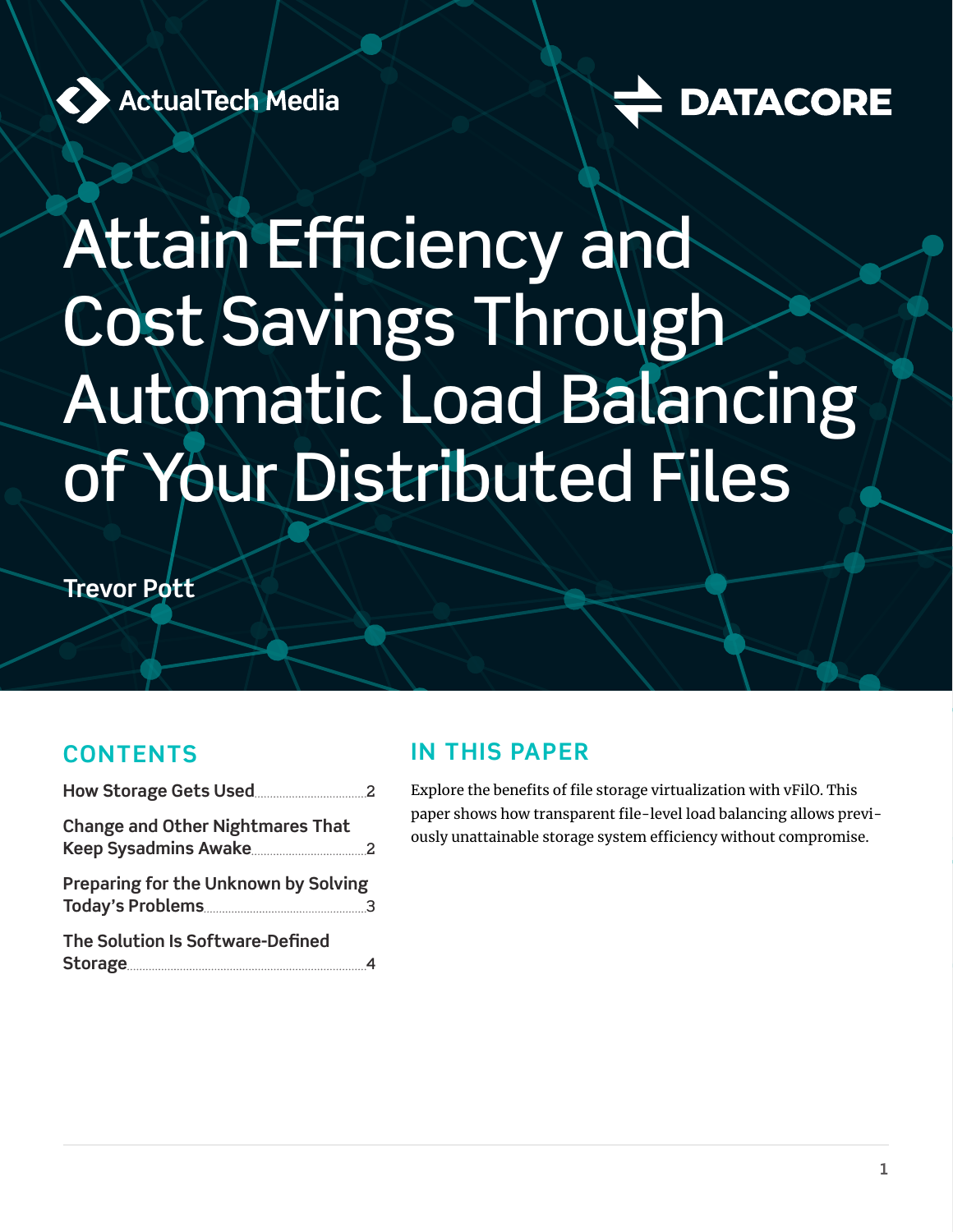<span id="page-1-0"></span>Profitability is a careful balance between controlling costs and driving growth, and this applies to every aspect of your business. Focusing too much on managing costs can hinder growth, but it's also all too easy for costs to spiral out of control. This is particularly true with regard to data. Every organization runs on data, and what's needed is a solution that threads the needle between data storage agility and prudent frugality.

IT departments often have multiple file storage systems (such as NAS devices, file servers, Windows/Linux shares, etc.), some nearly at capacity and others with capacity to spare. The same holds true of performance: While one storage system might be under intense load, others may be almost entirely idle.

Stranded capacity and stranded performance lead to inefficiency, but solving either isn't easy. It's no simple task to move data to where it's most useful. Organizations may have filers from multiple vendors, and even where only a single vendor is in use, the majority of today's filers are simply not designed to relocate folders/directories between them without impacting end users and applications.

What's needed is a virtual, multi-site file management alternative. DataCore vFilO is a software-defined storage (SDS) solution that intelligently migrates files based on administrator-defined policies in order to optimize an organization's entire storage fleet for cost, space, performance, governance, or other preferences. To accomplish this, vFilO takes advantage of a file's own metadata in such a way that's completely transparent to end users and applications.

The future is unpredictable, and this presents something of a problem for those who are tasked to plan for it. Different types of data are used in different ways, and most, but not all, data has a shelf life—a date past which it's likely never accessed again.

The access patterns of both people and machines not only change and evolve, they move physically among storage systems, and even geographically among data centers. Managing change is an essential part of managing an organization's storage, and this includes taking advantage of new capabilities, such as the ability to archive cold and inactive data to public cloud storage or other lower-cost object storage options on-premises.

## **How Storage Gets Used**

The access patterns of files generated by humans are relatively predictable. Most are accessed a given number of times before never being touched again, except by backups and (possibly) audits. When you think about it, this makes sense: Humans work on an initial draft of something, circulate it for review, make revisions, and then make it generally available in some fashion.

### The future is unpredictable, and this presents something of a problem for those who are tasked to plan for it.

For the overwhelming majority of human-generated data, the useful lifespan of any given file is less than six months, and many files end their useful lifespans far earlier. But though this is a useful rule of thumb to understand data lifecycles, it's not an absolute.

Complicating matters is that file access patterns are often wildly different for machine-generated data, especially log files, such as those generated by Internet of Things (IoT) sensors and other automated sources of data. This makes traditional file archival approaches difficult: Administrators can't simply write a script that says: "Move any file older than six months off primary storage and archive." And if you did need to restore one of them in the future, good luck finding it.

Files—regardless of origin—may have to remain accessible to humans and machines indefinitely. Others can likely be managed automatically. With no concrete rules for administrators to follow in their attempts at automation, each file has to be considered independently.

Unfortunately, even small businesses generate far too many files for humans to manage manually. This leads administrators to triage their archival efforts, automating the trimming of predictable or rapidly expanding files (like log files). It's also common to allow generous time buffers for archival scripts, often leaving stale files on expensive primary storage for the maximum legal hold time, such as seven years.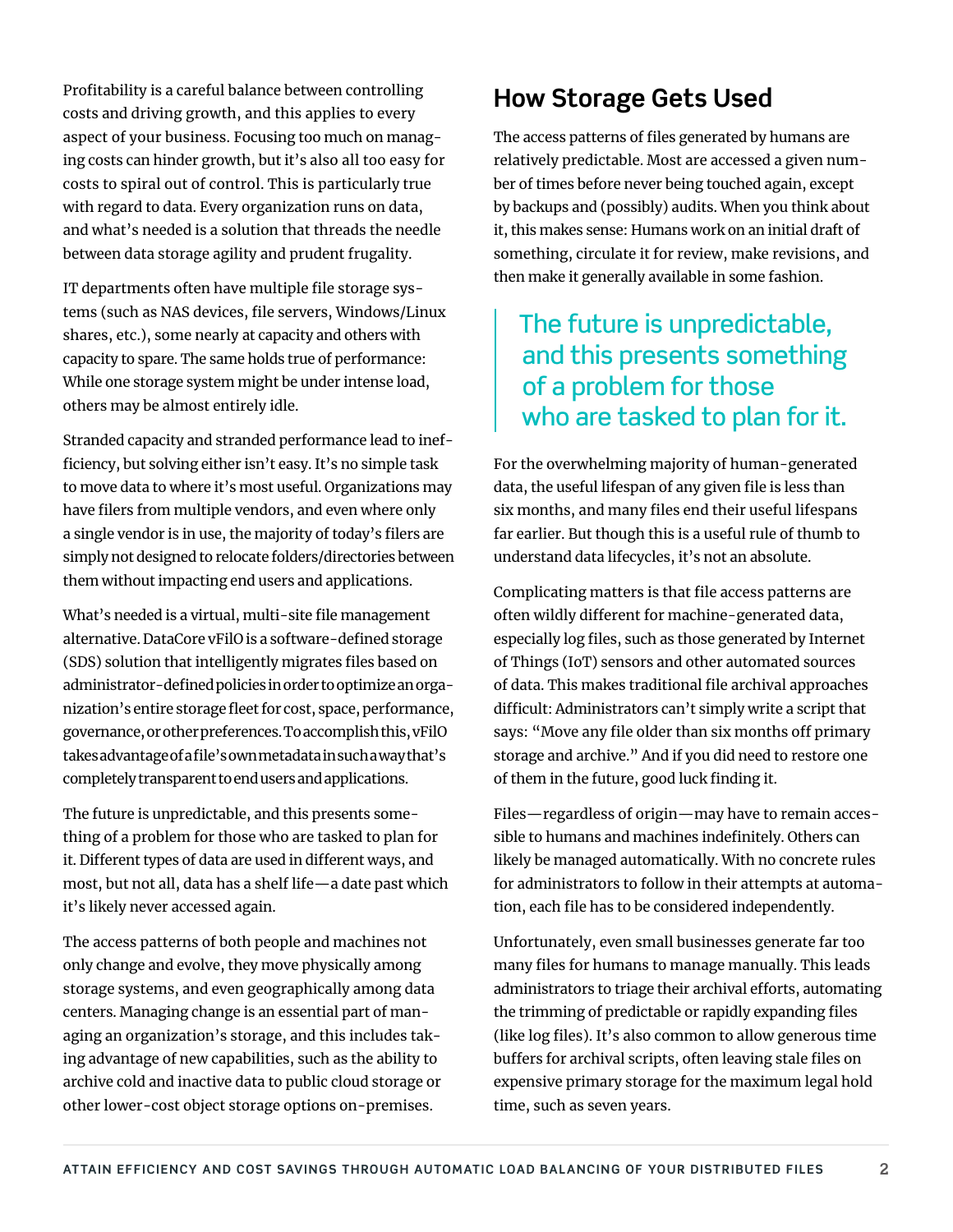necessity in order to control costs. But file storage automation hasn't been easy, especially across diverse filers.

> Nevertheless, past a certain size or complexity point, automation is non-negotiable: Adding more systems administrators doesn't allow you to manage more systems/data/and so on, and automation is the only thing that makes operating at scale possible.

All of this has an economic impact. Not all storage costs the same—either to acquire or to operate—nor do all storage systems provide the same level of performance, durability, or availability. Stale files occupying expensive primary storage are simply wasting money, but most organizations have little choice but to allow this.

**Change and Other Nightmares That Keep Sysadmins Awake**

The ability to respond to change can determine whether an organization succeeds or fails. Change isn't predictable. Years can pass with nothing fundamentally changing at all, and then, all of a sudden, all the rules go out the door overnight. When change impacts an organization, changes in data access patterns are likely to follow.

It's fairly common, for example, for one department's needs to grow faster than predicted, leading to them "borrowing" space on the other departments' filers. Similarly, a need to stand up new services can lead to the acquisition of new NAS that hadn't been budgeted for.

The capacity and performance to support the new demand may already exist, but not be logically separated in a way that's useful. Or the capacity and performance may be available, but distributing the load appropriately among multiple systems might be diffi-

The bigger your organization (or at least the number of data sets), the bigger the problem. Complicated access patterns make it more complicated to achieve storage system efficiency, and automation becomes an absolute

cult or impossible today.

But automation has been constrained based on files always being where various applications and users expect them to be, which can lead to voluntary inefficiencies in an organization's storage systems because,

as previously noted, automation and orchestration of archival data is difficult.

#### **Preparing for the Unknown by Solving Today's Problems**

For most organizations, meeting today's unstructured data storage needs means overbuying storage. You know growth and change will happen before the end of a given storage system's life, but the details of what kinds of change, the timing of the change, and the velocity of change are unpredictable. Today's storage problems are partly the result of not making the right guess when overbuying during the last cycle, and unless something changes, tomorrow's will be the same.

Complicated access patterns make it more complicated to achieve storage system efficiency, and automation becomes an absolute necessity in order to control costs.

How organizations attempt to solve these problems varies considerably. Some organizations choose to invest in storage analytics with an eye toward buying new storage systems as needed. Others may decide to alter how or where data is stored to make the best of what they have available.

Buying only what you need as you need may seem prudent, but it can be problematic if global supply chain disruptions occur. This can result in paying a premium for storage, or even make it difficult to physically obtain enough new storage to meet demand for your most critical workloads.

Carefully curating existing storage won't solve data preservation or legal hold requirements, and ultimately requires a place to archive data to. Regardless of your approach, sometimes you just need more storage than you have, which makes public cloud storage and/or on-premises object storage an important consideration for today's storage teams.